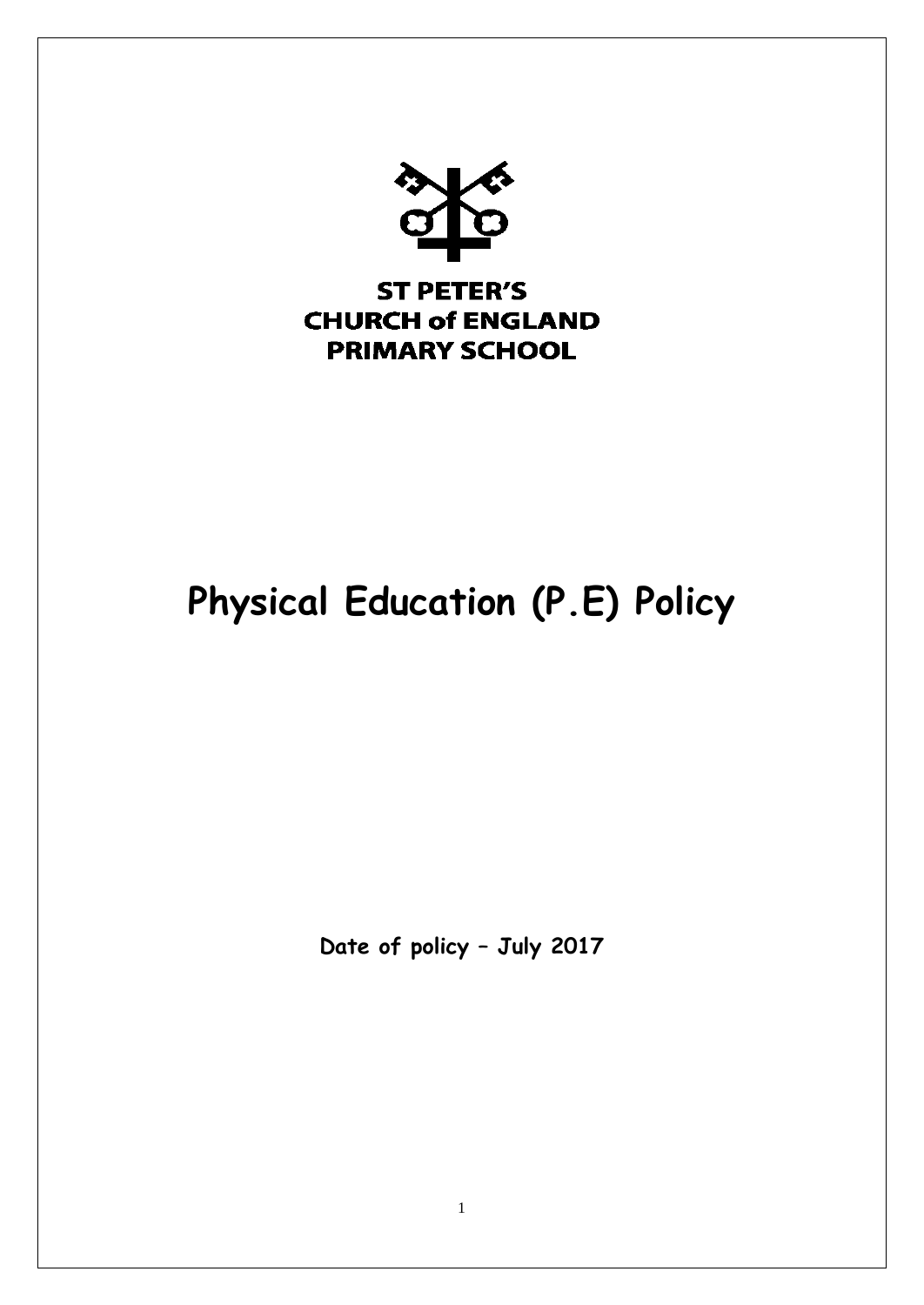# **Physical Education (PE) Policy**

#### **Mission Statement**

In this distinctive, inclusive, Christian school, where everyone matters, we nurture and develop opportunities for life long learning. We come together in a vibrant, creative community that also develops our spiritual and cultural lives through:

- Love
- Trust
- Care
- Respect
- Joy

ensuring that everyone successfully achieves their full potential.

#### **Aims and objectives**

Physical development:

• To develop physical competence and confidence by acquiring and developing a range of fine and gross motor skills.

• To be aware of the different shapes and movements that can be made with the body.

• To develop knowledge, skills and understanding, and the ability to remember, repeat and refine actions with increasing control and accuracy.

• To promote fitness and a healthy lifestyle by understanding the effects of exercise on the body and the importance of developing strength, endurance and flexibility

• To appreciate of the value of safe exercising.

Social and emotional development:

• To develop a love of physical exercise.

• To develop the ability to work independently and communicate with, and respond appropriately towards others using verbal and non-verbal communication.

• To develop confidence in their own skills and abilities.

• To promote an understanding of safe practice, and develop a sense of responsibility towards the safety of themselves and others.

• To realise that the right exercise for you can be fun and will give you energy for other things in life.

• To create and plan games and teach them to one another.

• To develop a sense of fair play.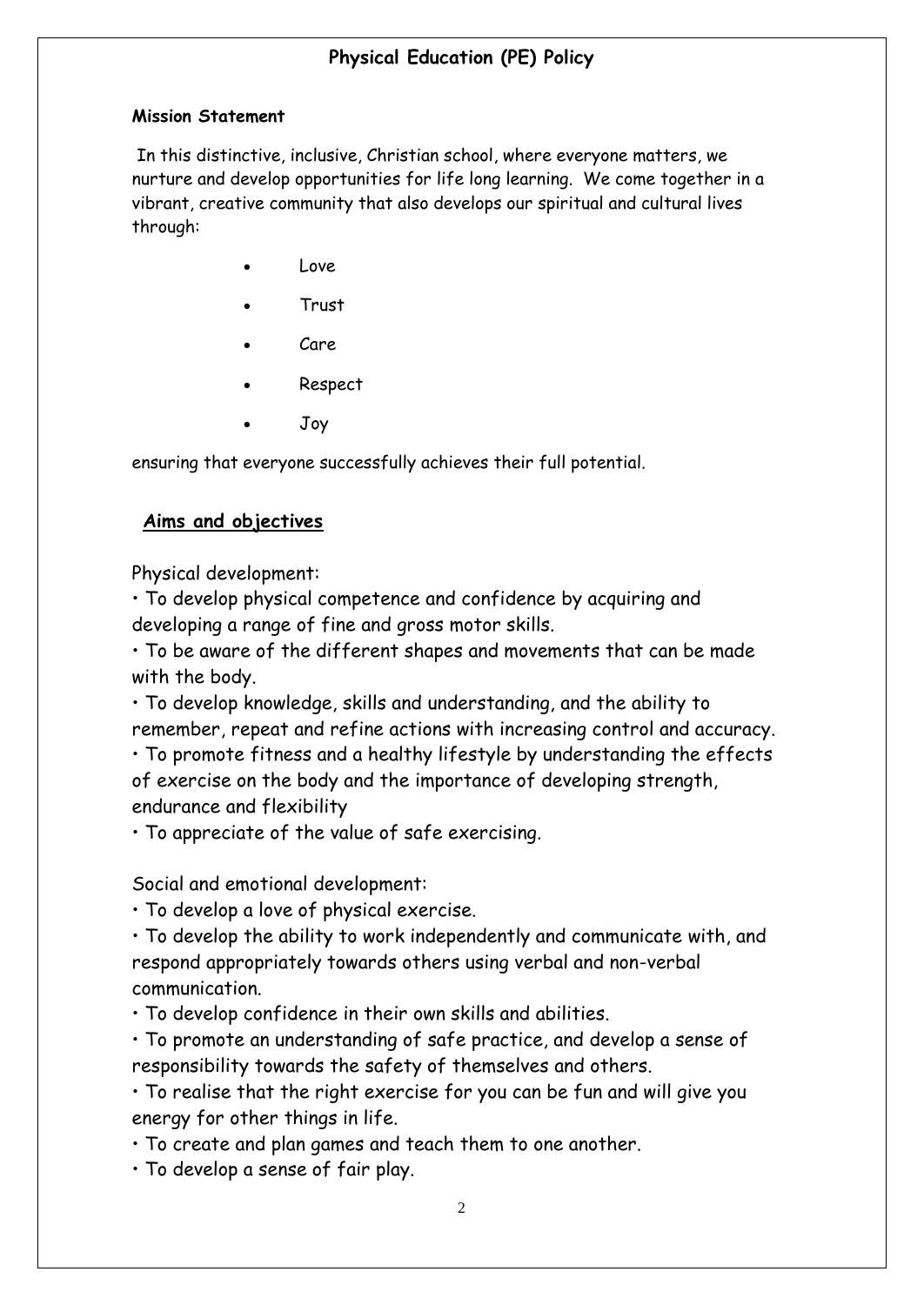Cognitive development:

• To develop decision making and problem solving skills.

• To develop reasoning skills and the ability to make judgements.

• To develop an increasing ability to select, link and apply skills, tactics and compositional ideas.

• To develop the ability to communicate non-verbally with the body

• To improve observational skills, the ability to describe and make simple judgements on their own and others' work, and to use this knowledge and understanding to improve their own performance.

• To understand that using the correct technique will improve accuracy and individual performance.

• To be able to evaluate performance and act upon constructive criticism.

Spiritual, moral and cultural development:

• To develop a positive attitude to themselves and others.

• To experience a range of differing activities and realise that physical activity doesn't have to be about winning a competition - doing your best is as important.

• To be able to encourage others and give praise for their achievements so that when children perform they do not fear failure.

• To treat your team, the opposition and the referee with respect.

• To raise self-esteem through opportunities to celebrate sporting success.

## **Teaching and learning style**

We aim to provide a broad and balanced P.E. curriculum to aid children's increasing self-confidence in their ability to manage themselves and their bodies within a variety of movement situations. Through a balance of individual, paired and group activities, we aim to cater for the different strengths, needs and preferences of each child, using differentiate activities where appropriate.

We believe that through the variety of opportunities that PE offers, children can develop a sense of personal achievement, fair play, teamwork and an understanding of the ways in which sport can transcend social and cultural boundaries.

We plan a range of activities that aim to provide children with a broad base of movement knowledge, skills and understanding, which they can refine and expand throughout their primary school years. All children are encouraged to join clubs and extend their interest and involvement in sport.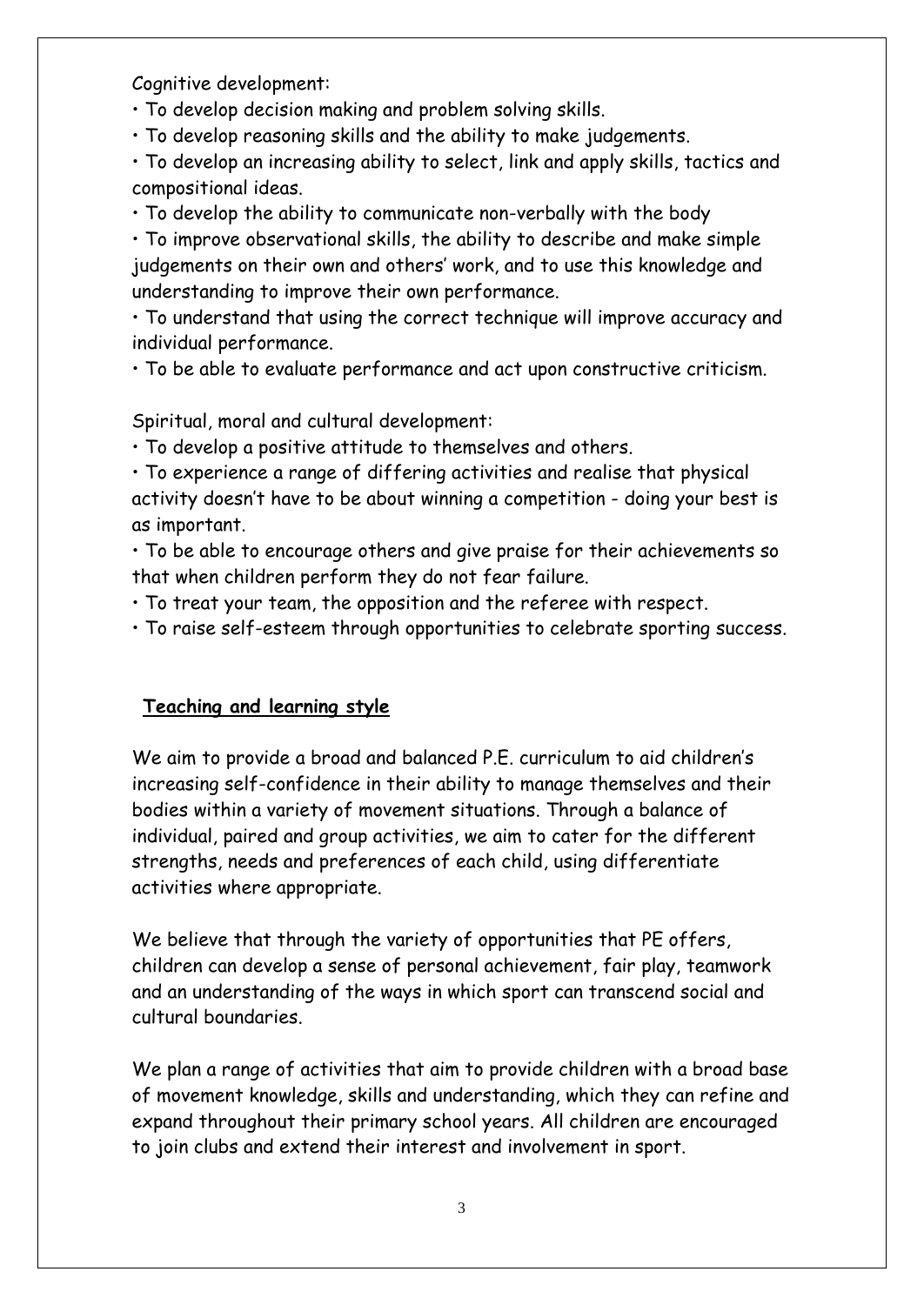We encourage children to develop their creative and expressive abilities, through improvisation and problem-solving. Children are taught to appreciate the importance of a healthy and fit body, and begin to understand those factors which affect health and fitness. This work is closely aligned with our policy on Personal, Social and Health Education (PSHE).

## **The PE Curriculum:**

We aim to provide a well-balanced curriculum which covers the statutory requirements for the Early Years Foundation Stage (EYFS) and the PE National Curriculum.

In the Reception Class (EYFS), opportunities are provided for children to be active and to develop their co-ordination, control and movement through moving and handling activities which involve the use of a range of equipment and involve different spatial experiences. Structured lessons and opportunities for outdoor physical activity amount to at least two hours each week. There is also access to outdoor provision on a daily basis, where children can explore their physical developments.

Pupils in both KS1 and KS2 engage in two hours of high quality PE during the course of each week. In KS1 the curriculum focuses on fundamental movement skills to develop agility, balance and co-ordination. Curriculum content includes ball skills and team games, gymnastic and dance activities. At KS2 pupils continue to apply and develop a range of skills and units of work include a range of invasion, net / wall, and fielding and striking games, gymnastics, dance, athletics and swimming. We also enrich Year 6 experiences through opportunities for outdoor and adventurous activities at Robin Wood outdoor centre.

A range of resources are used to support progression across the curriculum including: TOP sport resources, the Lancashire PE Scheme of Work and specialist coaches.

Additional to our curriculum time, there are also opportunities for children to experience physical exercise in other ways, including use of the 1km run track on each playground, annual Sport's day and through wake and shakes around school. We have a designated teacher who runs forest school, including outdoor adventurous activities: see the Forest School Policy for more detail.

## **Swimming**: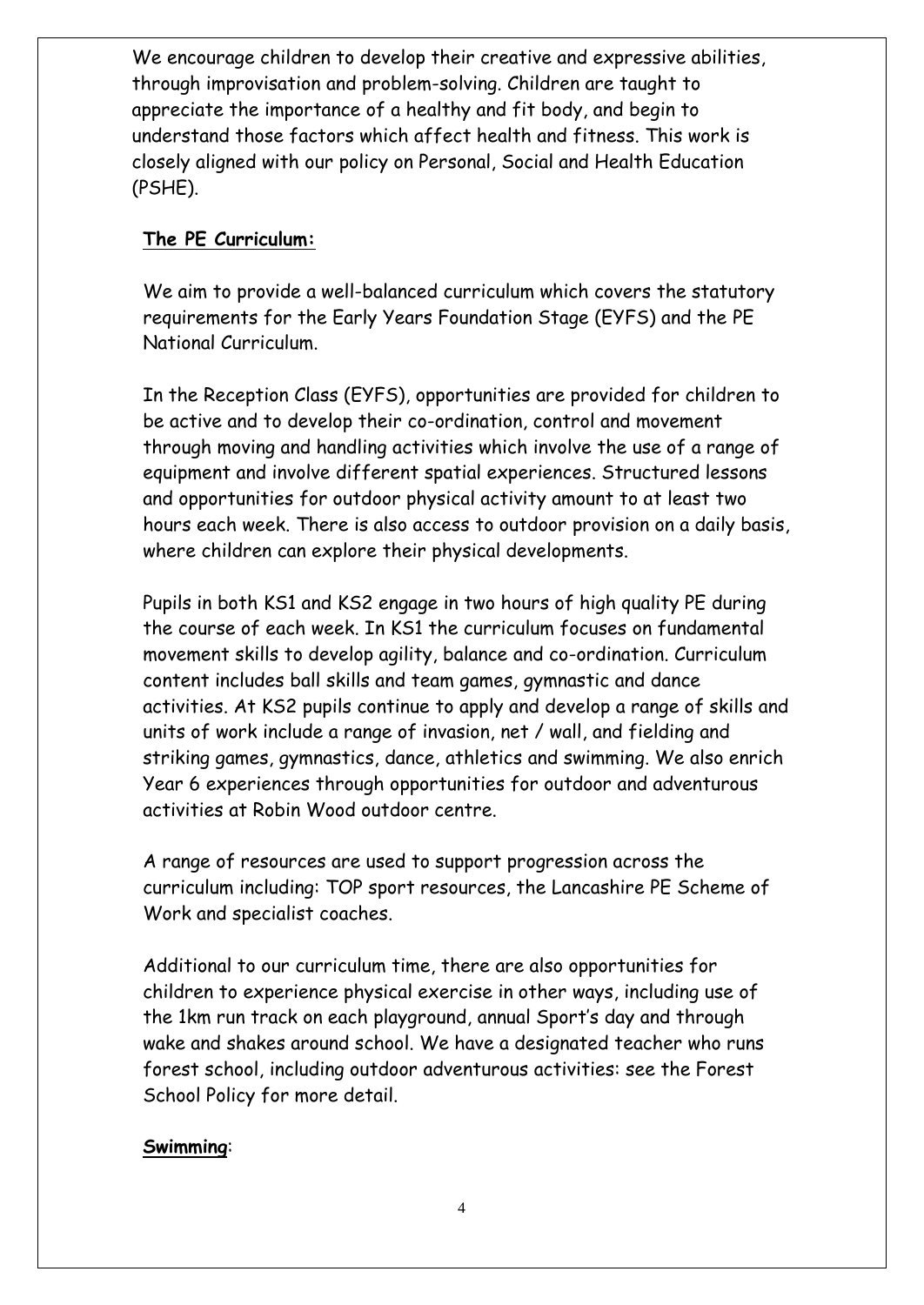It is the Blackburn with Darwen Policy that all children should swim by the age of twelve. Therefore, swimming lessons are compulsory for all children. At St Peter's, children learn swimming in Years 5 and 6 with qualified swimming coaches and school staff who have attended swimming training. Hats should be worn but goggles are not allowed unless a doctor's note is provided. The Borough's guidelines recommend appropriate swimwear i.e. a one piece costume for girls and trunks (not shorts) for boys.

# **Safety**

As with all physical activity, it is important that certain procedures are followed to minimise the risk of injury.

• Children should dress in shorts, tracksuit bottoms and t-shirts.

• Children will work in pumps for all indoor and apparatus work.

• Plimsolls or trainers are worn for outdoor games, together with tracksuits if it is cold.

• Jewellery is not to be worn. Watches should be kept safely in a container in the classroom. Earring should be removed for all physical activity.

• Long hair should be tied back and rigid headbands should be removed.

• Children will be trained to lift and carry any apparatus sensibly into position under adult supervision. The teacher will check it before use.

# **Safeguarding**

All adults working with children in school are to be checked for appropriate CRB clearance. This includes coaches working for a term at a time as well as staff working on a one off basis or with clubs.

## **Curriculum Differentiation**

The Lancashire Scheme of work offers examples on how to differentiate lessons for the more able groups of children and for less able groups of children. Teachers are encouraged to follow these examples.

## **Staffing/Staff development**

Each class teacher takes responsibility for planning, teaching and assessing the PE curriculum for their class.

All staff take part in professional development to ensure secure subject knowledge and awareness of health and safety procedures. Staff should be comfortable and competent in the area of activity being taught. Staff should indicate where they feel they need support so that appropriate support can be given by either the Subject Leader, specialist sports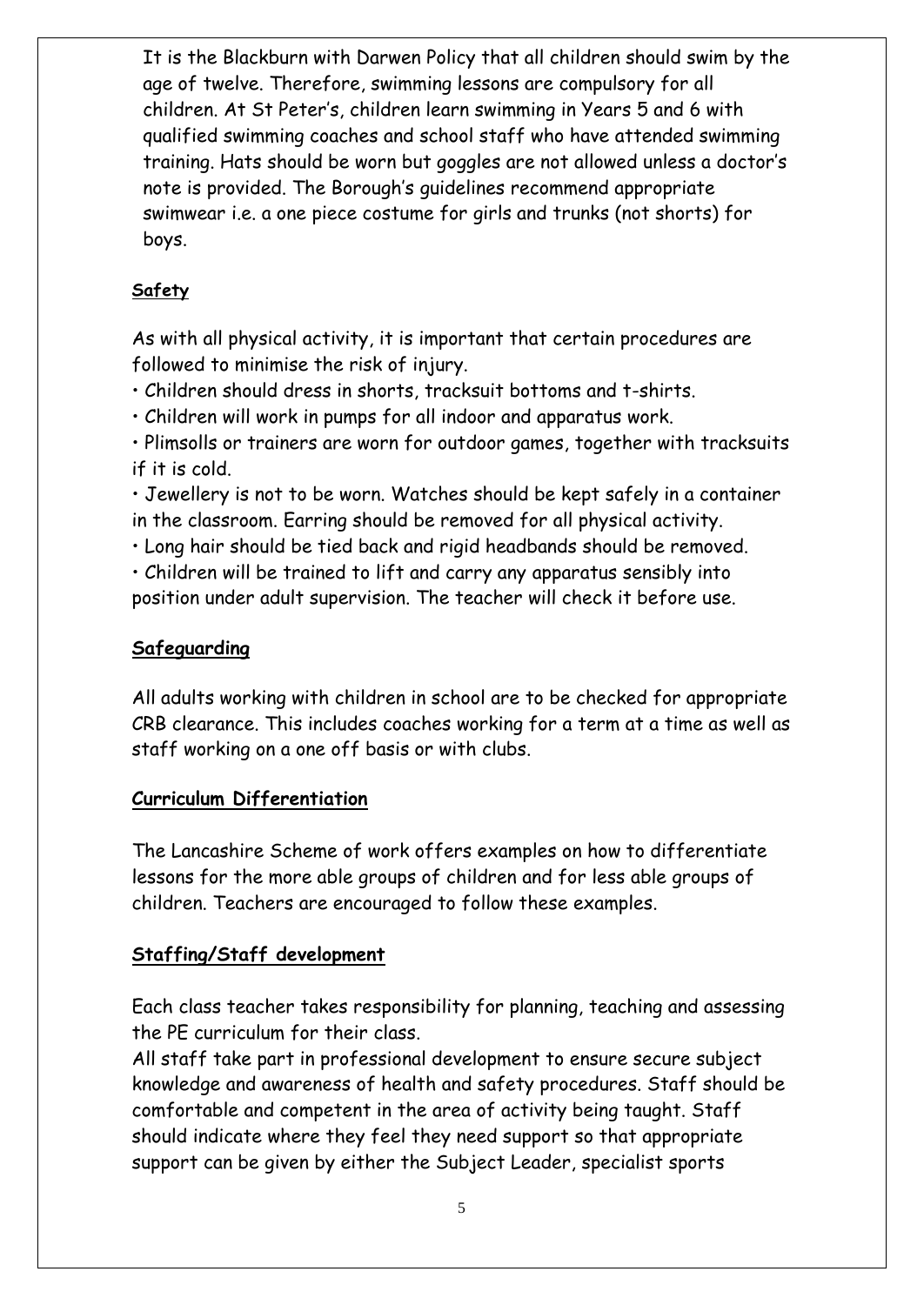coaches or outside providers through INSET. All staff who attend CPD courses must provide feedback/disseminate the information. Due care and attention is taken when organising the timetable so that the most efficient use of facility and pupil time is taken into consideration, e.g. consecutive gym lessons when using equipment.

## **PE Kit**

## **Indoor**

Black shorts White St Peter's T-shirt Pumps Normal school socks.

## **Outdoor**

Black jogging bottoms White St Peter's T-Shirt Trainers A plain green hoodie. Normal school socks

#### **Records and Assessment:**

A whole school assessment of children's skills in PE is undertaken three times a year, on entry to Year 1, children are assessed against fundamental skill ability and this is carried out again at the end of Year 2. Otherwise, assessment for learning is made through short term (daily/weekly) observations of children's work, through discussion with the children and through their own self- assessment. Assessment of learning is made through medium term (summative) assessments which are linked to the schools key skills.

#### **Extra-curricular activities**

The school provides a range of PE-related activities for children at the end of the school day. These encourage children to further develop their skills in a range of the activity areas including boy's and girl's football, netball, cricket, rounders and cross country. The school sends details of the current club activities to parents at the beginning of each term. The school also plays regular fixtures against other local schools. This introduces a competitive element to team games and allows the children to put into practice the skills that they have developed in their lessons. These